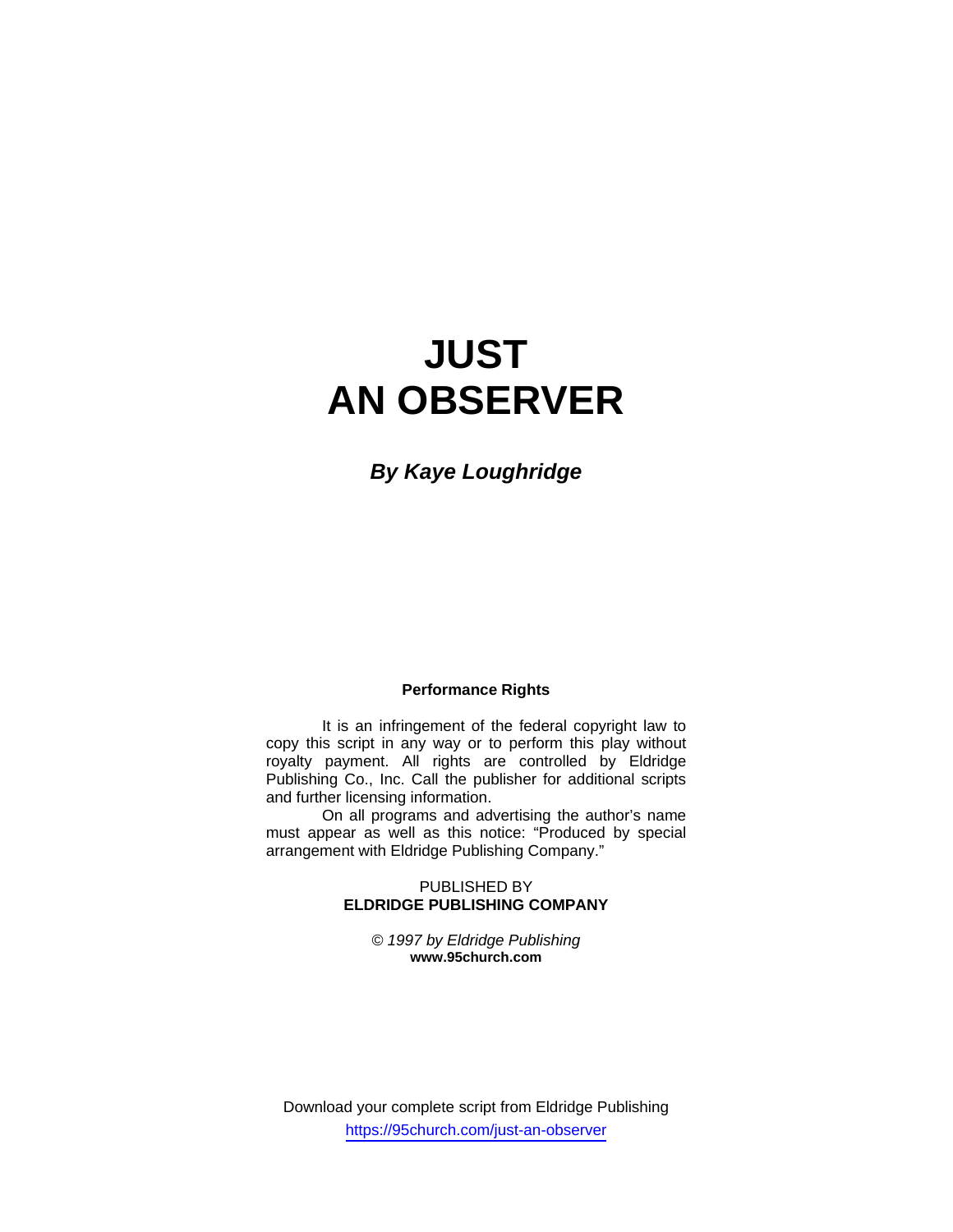*Just an Observer -2-*

# **STORY OF THE PLAY**

 Abia watches with interest when his cousin Joseph, and Joseph's fiancée Mary become the talk of the town. From that time, throughout the major events in the life of Christ, Abia is simply a curious spectator. He's staying at the inn when Jesus is born; is with the caravan that returns to find the missing 12-year-old; and hears the bickering that surrounds Jesus' ministry. But when Pilate asks, "What will you do with Jesus?" he realizes that no one can be *Just an Observer.*

## **SETTING**

 There are several simple scene changes. Abia can stand at a podium or in a spotlight. Mary's home and the stable can be suggested with a few set pieces rather than actual scenery. The temple scene can be portrayed by a table with candles which Anna lights during Abia's narration as Mary and Joseph approach. The well where the ladies gather can be placed at the side of the stage opposite Abia. If the cross is shown by use of an overhead projector, the effect of lightning can be given by rapidly switching the light on and off.

#### **PROPS**

 Wooden chair, broom, bedroll, manger, shepherd's staff, doll wrapped in a blanket, several bracelets, several water pots, tambourine, pottery jars, small table with basin, robe, large dice, cross.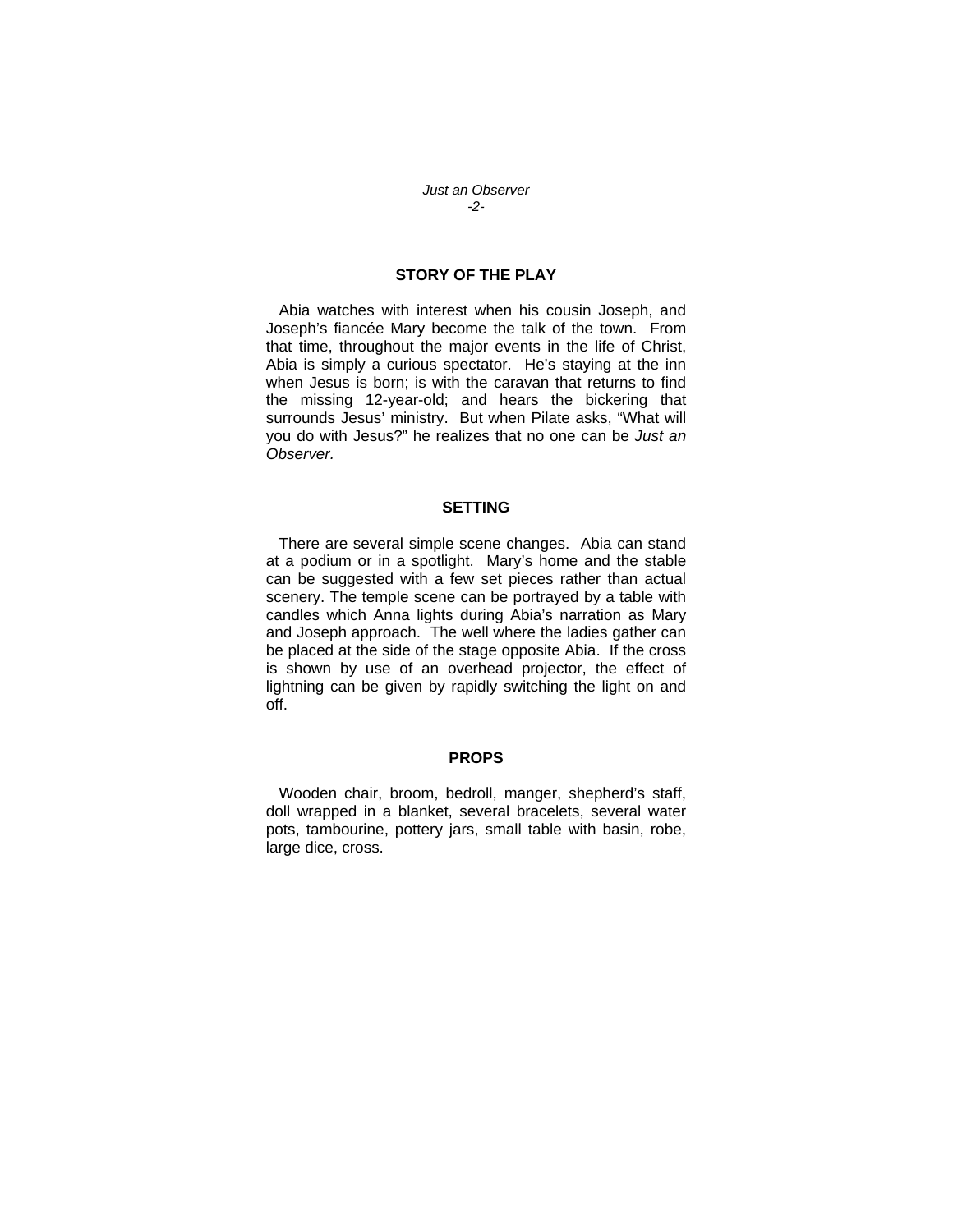## *Just an Observer -3-*

# **CAST OF CHARACTERS**

*(6 m, 7 w, 3 flex, 3 girls, 2 boys)* 

**ABIA**: Middle-aged or older man. **JOSEPH**: Young man. Mary's husband. **MARY**: Joseph's wife. **ANGEL**: Messenger from God. **SHEPHERD 1**: Visits Jesus at His birth. **SHEPHERD 2**: Another. **ANNA**: Older woman, faithful servant of God. **SIMEON**: Older man, faithful servant of God. **\*GIRL 1**: Playing in the street. **\*GIRL 2**: Another. **\*GIRL 3**: Another. **\*BOY 1**: Another. **\*BOY 2**: Another. **\*LADY 1**: Going to the well to draw water. **\*LADY 2**: Another. **\*LADY 3**: Another. **\*LADY 4**: Another. **\*LADY 5**: Another. **PILATE**: Passes judgment on Jesus. **SOLDIER 1**: At the crucifixion. **SOLDIER 2**: Another.

**\*NOTE**: The number of girls, boys and ladies can be adjusted.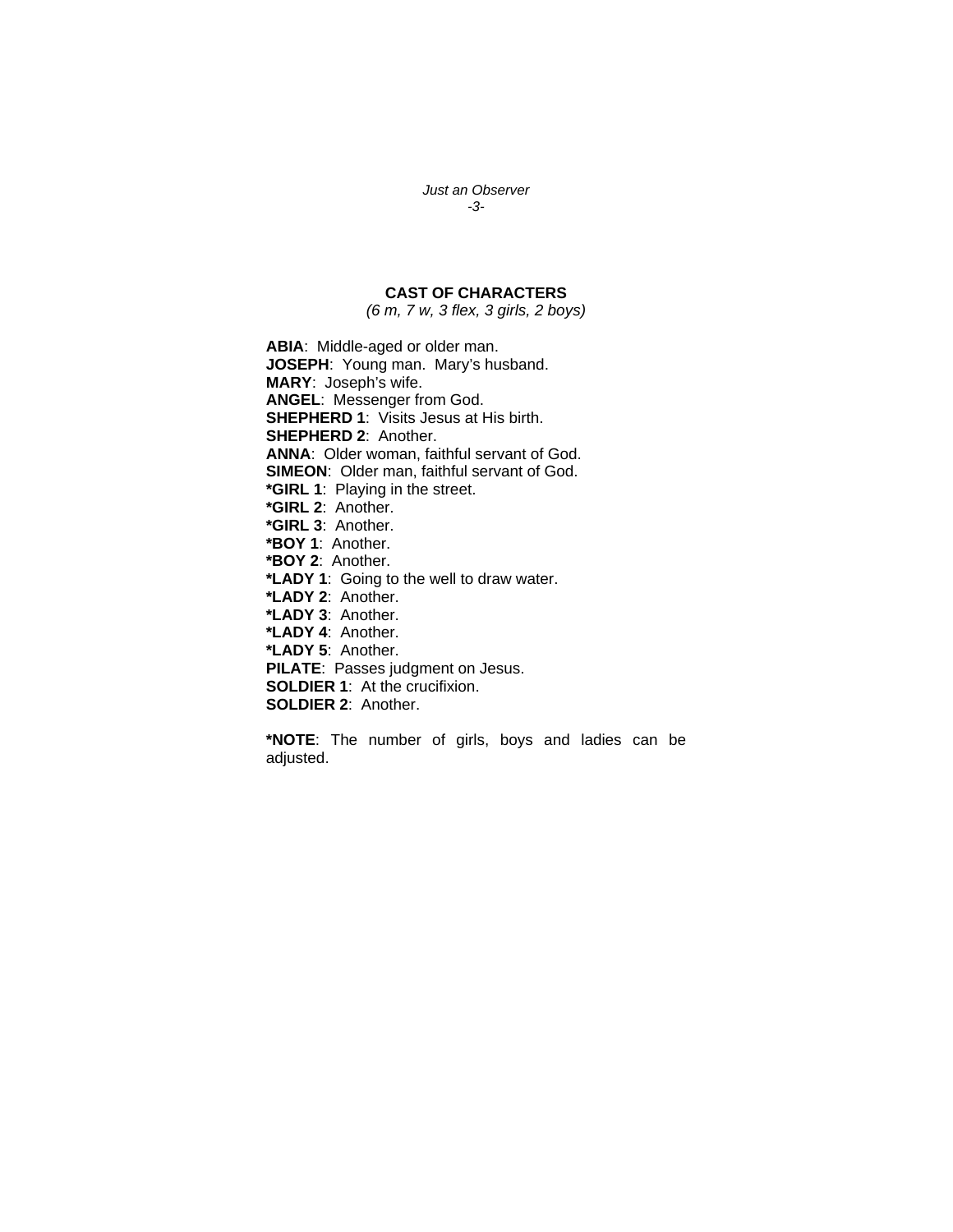*Just an Observer -4-*

# **JUST AN OBSERVER**

*(AT RISE: SPOTLIGHT on ABIA as he enters and goes to the podium to speak.)* 

ABIA: I come tonight to bring you greetings from the land of Israel. I know that you are here to discuss the events that happened there about two thousand years ago, and I felt that you might like to hear from one who was there. You see, I lived at the time of Jesus of Nazareth. My name is Abia, and I am a relative of Joseph, the carpenter. Oh, you won't find my name mentioned in the Gospels. I was there all right, but I took great care not to take sides. I never liked to be in the midst of conflict — and I never knew of an issue that raised more heated debate than the name of Jesus. So, I remained just an observer — an innocent bystander as it were. But then, it's not my story you're interested in. As I said, Joseph was a relative, and though it isn't seemly to speak highly of your own kin, I have to say there wasn't a more respected young man in the land. Fair, honest, a hard worker — a fine, Godly man. And there was a budding romance between Joseph and a lovely maiden named Mary.

*(SPOTLIGHT off ABIA and focus on stage. JOSEPH crosses stage carrying a wooden chair and knocks on MARY'S door. She opens the door.)* 

- JOSEPH: Greetings, Mary. I have come to return the chair your mother asked me to mend. I think she'll find it stronger than ever.
- MARY: I'm sure she will, Joseph, but you did not need to make a special trip. Father would have come for it.
- JOSEPH: It was not out of my way...and...well, to tell the truth, I was hoping that it would be you that answered the door. I wanted you to know that I have been working evenings on the furniture for our own home and it is almost complete. I'm sure it will be ready by our wedding date.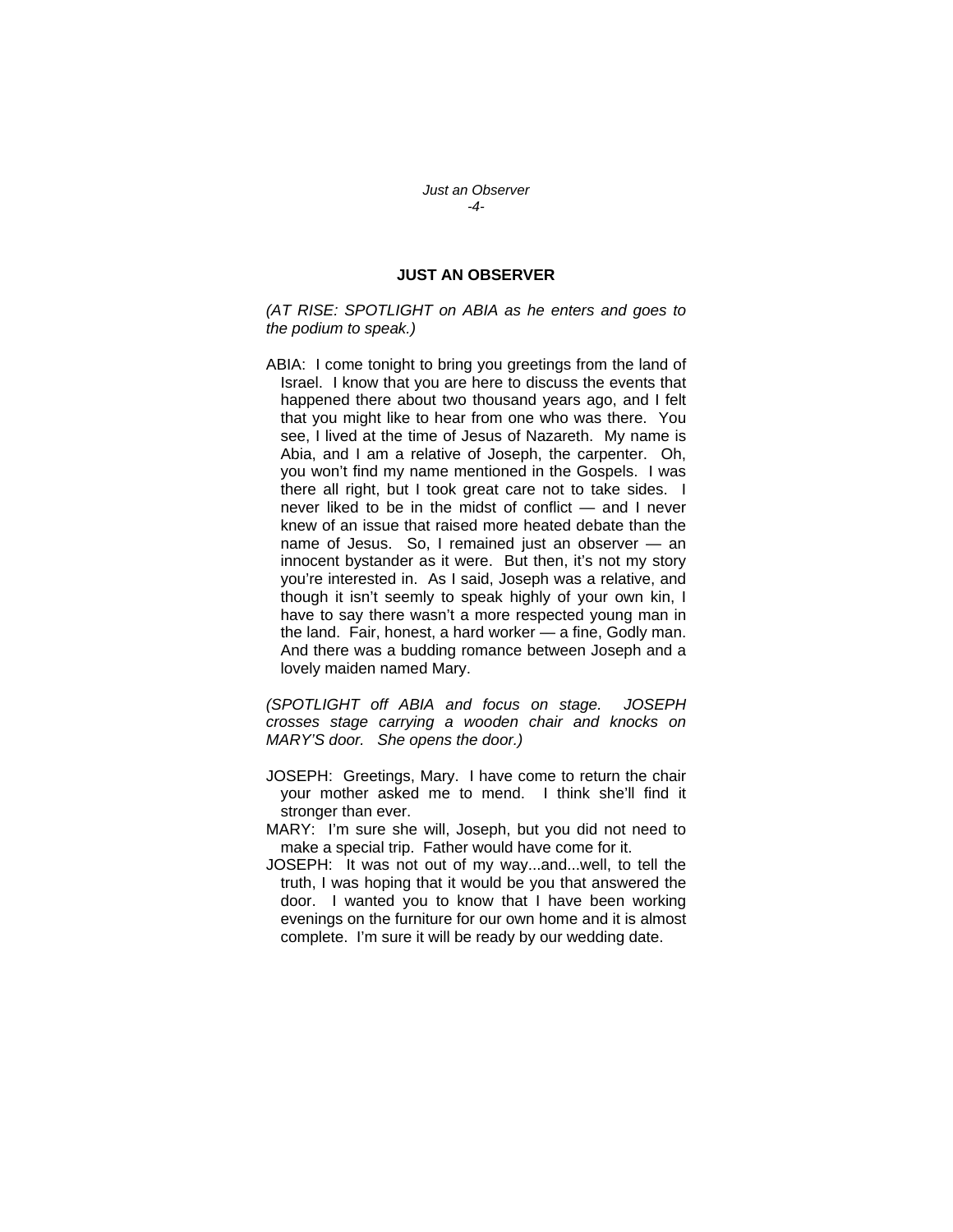*Just an Observer -5-*

- MARY: Oh, Joseph, it is so exciting! I can hardly sleep at night. Just think, a home of our own. And what could make it more special than furniture made by your own hands! God has blessed me richly in giving me a husband who is such an excellent provider.
- JOSEPH: Not so greatly as He has honored me in giving me such a lovely wife. We must offer Him our home to use in any way He wishes — and we still cannot repay His goodness to us.

#### *(SPOTLIGHT returns to ABIA. MARY and JOSEPH exit.)*

ABIA: Well, you can see how things were between them. In fact, the whole town could see, and watched with great interest. After all, Mary was a friendly, well-behaved girl as well liked as Joseph. So you can imagine the surprise, actually the shock, of the town when she was found to be with child! Even more amazing was the story she told. It seems she had been visited by angels!

#### *(SPOTLIGHT goes to MARY. ANGEL enters.)*

- ANGEL: Hail, Mary! I am come, a messenger from God, to tell you that you have found favor with the Lord, and will be blessed abundantly. For thou shalt bring forth a Son, and shall call His name Jesus. He shall be the Son of God, and shall reign in a Kingdom without end.
- MARY: How can that be?
- ANGEL: The Holy Ghost shall come upon thee and overshadow thee and you shall have a child. For with God all things are possible.
- MARY: I do not completely understand, but I am the Lord's handmaiden. Be it unto me as He wills.

*(SPOTLIGHT returns to ABIA.)* 

ABIA: Well, some found Mary's story too preposterous to believe. Others felt that she was honest and godly and firmly believed she had indeed been chosen to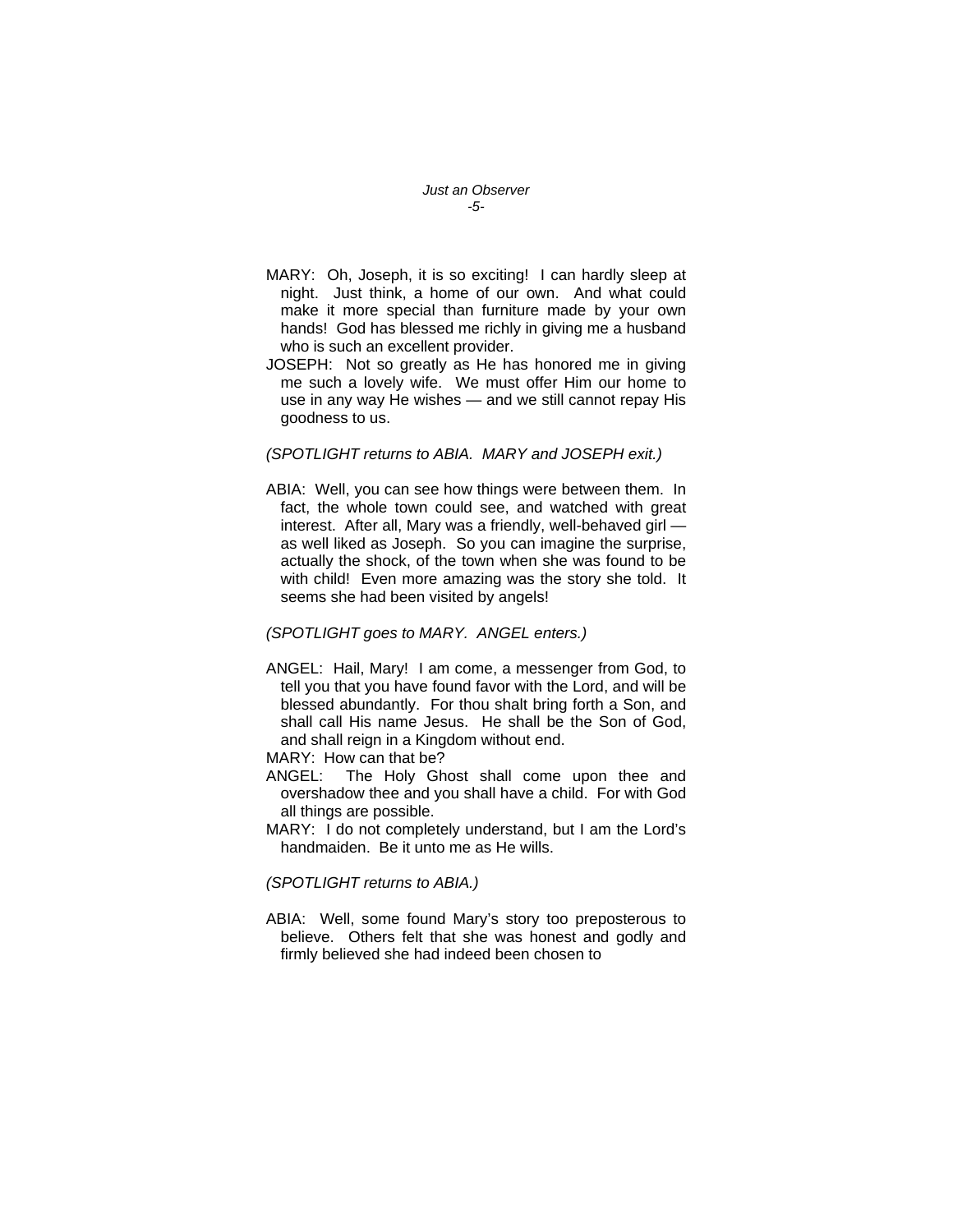*Just an Observer -6-*

ABIA: *(Cont'd.)* mother the Messiah. The thing everyone was watching for — myself included — was Joseph's reaction. The wedding date was set. What would he do? He could even have her stoned! But Joseph loved Mary dearly and didn't want to see her hurt or humiliated. He had decided to quietly cancel the engagement, when suddenly he did an about-face and announced that the wedding would take place as planned. And his story was as astounding as Mary's!

*(SPOTLIGHT on JOSEPH sleeping on a bedroll. ANGEL enters.)* 

ANGEL: Joseph! Wake up, Joseph.

JOSEPH: Who are you, and what are doing in my room?

ANGEL: I am here with a message for you, Joseph. The Lord would have you to accept Mary as your wife, for the child to be born of her is from God and is the Son of the Highest. When He is born, you are to call His name, Jesus, for He shall save His people from their sins.

# *(SPOTLIGHT returns to ABIA.)*

ABIA: So, Joseph's story supported Mary's and they married. Some felt he was foolish and others admired him. But no one's opinion mattered to Joseph. He loved Mary and believed the child to be holy. As for me, I never took sides. I was just an observer. Well, the months passed, and just about the time for the baby to be born, Caesar Augustus decided to collect a tax. Now taxes are just one of life's necessary evils. I didn't really mind paying it. But for some reason only he knew, it was decreed that everyone had to go back to the home of his ancestry to register! A waste of time it seemed to me, but the law is the law, so I joined the caravan to Bethlehem. Being a man of some wealth — I'm not bragging, you understand — I sent a servant ahead to secure a room for me at the best inn in town.